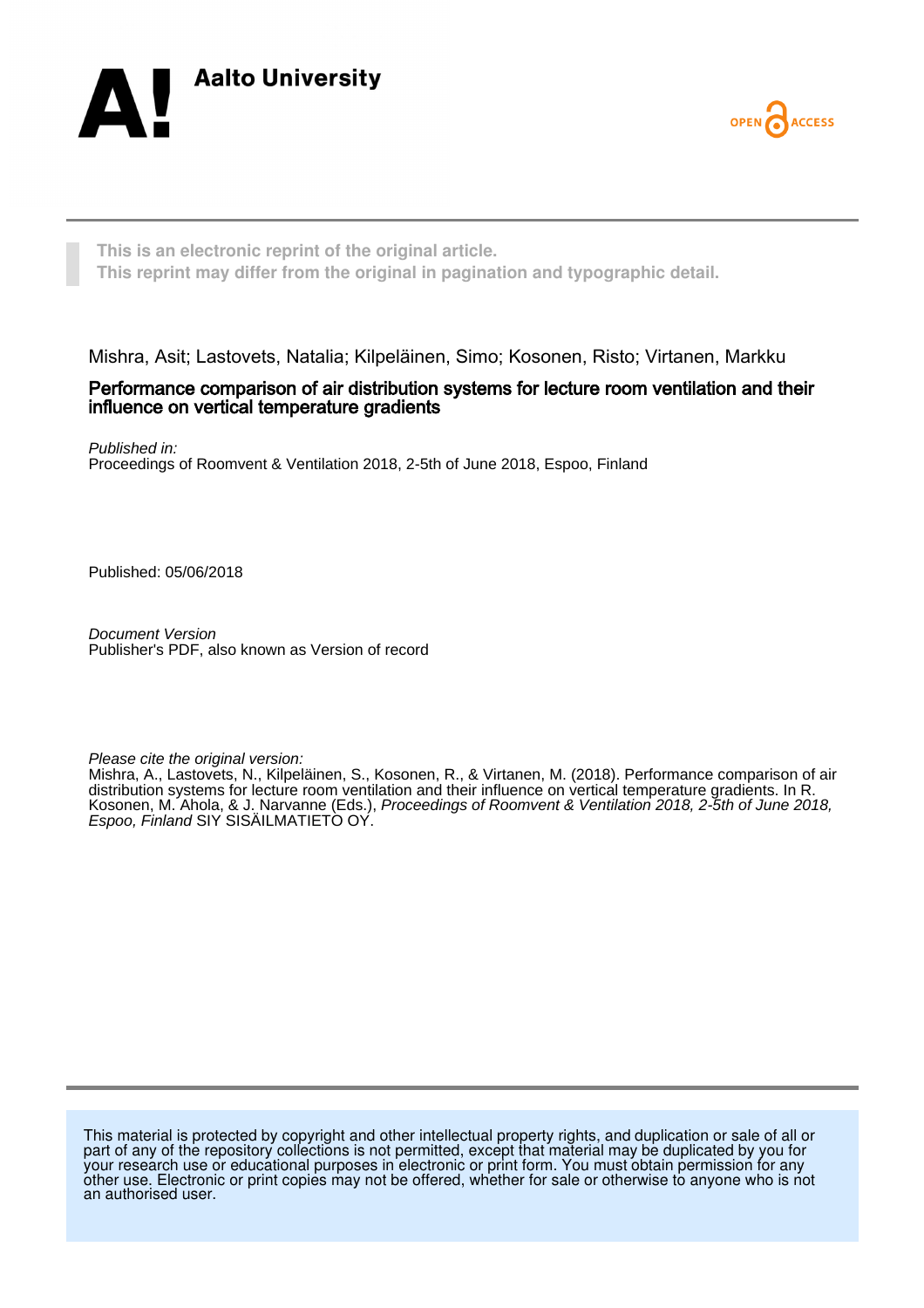# **PERFORMANCE COMPARISON OF AIR DISTRIBUTION SYSTEMS FOR LECTURE ROOM VENTILATION AND THEIR INFLUENCE ON VERTICAL TEMPERATURE GRADIENTS**

# **Asit Mishra\* , Natalia Lastovets, Simo Kilpeläinen, Risto Kosonen, Markku Virtanen**

<sup>1</sup>Department of Mechanical Engineering, Aalto University, Espoo, Finland *\*Corresponding email: asit.mishra@aalto.fi* 

# **SUMMARY**

High occupant density, intermittent occupancy patterns, and the impact of classroom environment on teaching and learning, make energy efficient classroom air distribution a challenging task. Performance data of different classroom air distribution systems, during their service life, remains scarce. The current study was hence undertaken to examine performance of three different, demand controlled, air distribution systems, in three in-use lecture rooms: mixed, thermal displacement, and a 50:50 combination of the mixing and displacement schemes. Air temperature and humidity were measured at 20 different heights, at two different locations, in all three rooms. Occupancy was recorded during each scheduled lecture. The vertical temperature gradients varied with air-distribution system type and actual occupancy. Stratification magnitude was remarkably more for the displacement system, compared to the other two. For displacement ventilation temperature stratification was primarily limited closer to the floor. Temperature stratification progressively increased through a class hour, gradually returning towards the initial state once students leave. In the occupied zone, temperature gradients stayed within  $\sim$ 4 °C, thus allaying concerns of local discomfort due to temperature stratification.

**Keywords**: classrooms, temperature stratification, local discomfort, ventilation,

# **1 INTRODUCTION**

Classroom thermal conditions and air quality have a firmly established relation with student performance (Wargocki & Wyon, 2007; Haverinen‐Shaughnessy & Shaughnessy, 2015) and student absenteeism and health (Mendell et al., 2013). At the same time, nature of air distribution system employed in a classroom has a major impact on air quality and distribution and occupant thermal comfort perception (Fong et al., 2011). Fully mixed ventilation (MV) may not be the most efficient when it comes to heat or pollutant removal (Muller et al., 2013). For MV to achieve the same temperature in occupied space as a displacement ventilation system (DV), higher supply air flow rates are typically required, leading to greater energy consumption (Qiu-Wang & Zhen, 2006). Similarly, DV may lead to draft discomfort close to adjacent zone of supply unit and thermal stratification issues. While DV is normally effective in removing pollutants from breathing zone, if there are contaminant sources near the floor, DV may start introducing them into the breathing zone, which could require modifications to the system (Holmberg & Chen, 2003; Kosonen et al., 2017). Yet, data on the performance of air distribution systems in actual classrooms is scarce. Keeping this in mind, a series of measurements were carried out in classrooms on the campus of Aalto University, covering three different systems: MV, DV, and a 50:50 combination of MV and DV. In the current work, we focus on the vertical temperature profiles measured in the three classrooms and and how the temperature profiles are affected by the transitional nature of occupancy. The methods used can inform further studies conducted in field condition to evaluate classroom air distribution systems. Data gathered can also prove to be useful for validating numerical models developed for both energy simulation and CFD models of air distribution.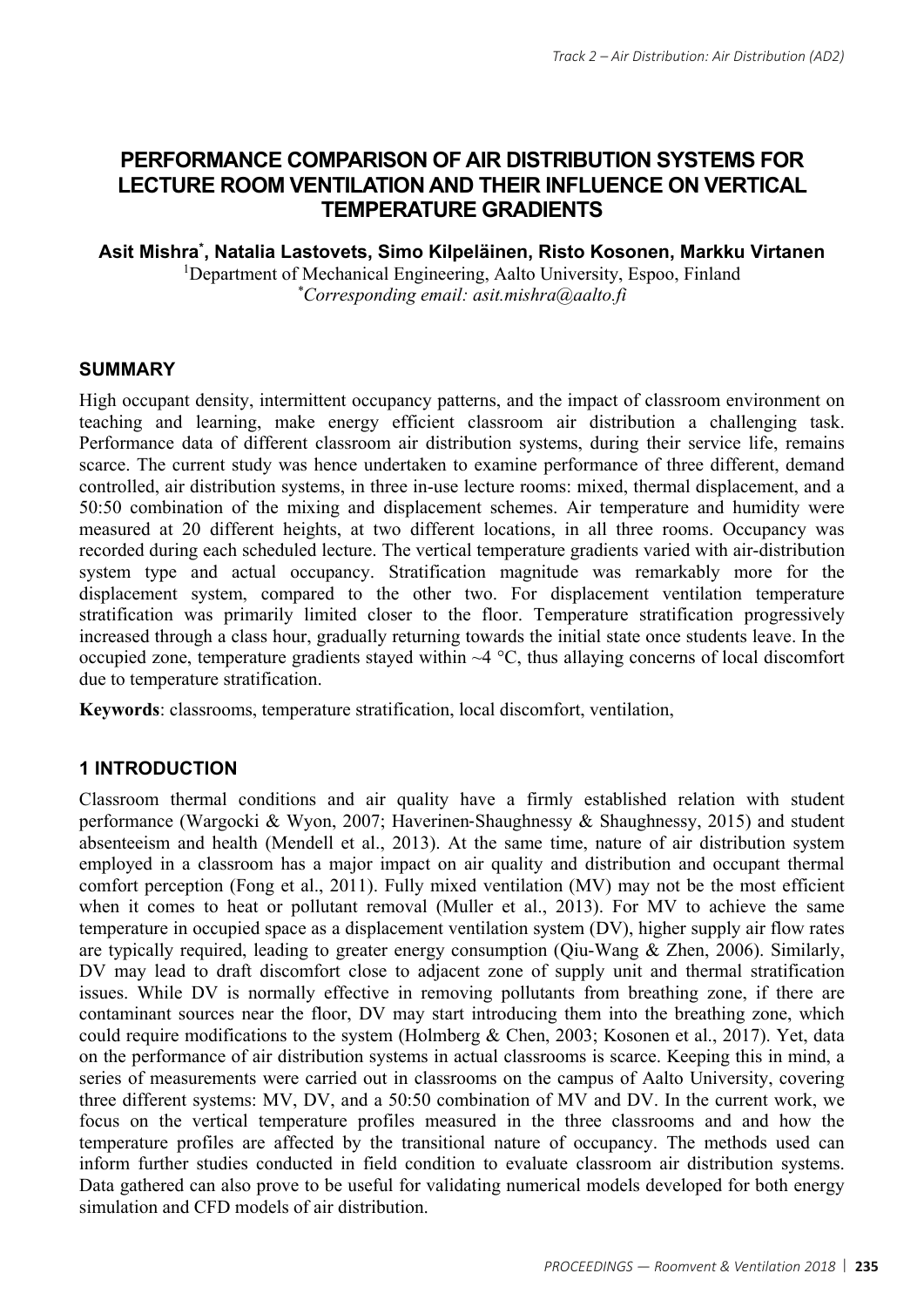# **2 METHODS**

#### **2.1 Organization of the measurements**

Three classrooms – hereon referred to as R1, R2, and R3 – on the first floor of the Otakari 1 building, in the Otaniemi campus of Aalto University were chosen for these measurements carried out between  $27<sup>th</sup>$  of October and 1<sup>st</sup> of December 2017. Classroom relevant features have been summarized in Table 1. Rooms' images and sketched layout have been provided in Figure 1. For all three rooms, exhaust grilles are near ceiling height and located along the back walls. All the rooms have demand based ventilation. The supply air flow rate has maximum value when occupancy sensors detect any presence. But ventilation rate does not change with number of students present. While R3 is a completely internal room, R2 has its west and south walls and R1 has its east and south walls exposed to the outdoors.

*Table 1. Classroom Features* 

| Room           | Floor Space | Seating  | Air distribution | Max. air       | Supply diffusers    | Exhaust   |
|----------------|-------------|----------|------------------|----------------|---------------------|-----------|
|                | (m2)        | Capacity | system           | supply $(l/s)$ |                     |           |
| R <sub>1</sub> | 94          | 70       | $Mixed +$        | $260 + 500$    | 24 underfloor, 3 in | 4 grilles |
|                |             |          | Displacement     |                | ceiling             |           |
| R2             | 156         | 156      | Mixed            | 1500           | 3 in ceiling        | 5 grilles |
| R3             | 108         | 65       | Displacement     | 600            | 50 underfloor       | 5 grilles |

#### *Table 2. Measuring Instrument*

| Instrument                   | Parameters                 | Range           | Accuracy                        |
|------------------------------|----------------------------|-----------------|---------------------------------|
| Tiny Tag Plus 2 Dual Channel | Temperature                | $-25$ to 85 °C  | $0.4 - 0.5$ °C                  |
| Temperature/RH logger        | Humidity                   | 0 to 100% RH    | $\pm 3.0\%$                     |
| Swema 3000md Manometer       | Flow differential pressure | -300 to 1500 Pa | $\pm 0.3\%$ (> $\pm 0.3$<br>Pa) |

Two measuring masts were assembled with 20 TinyTag Plus 2 Dual Channel loggers. Seventeen TinyTags were located at 10 cm separation, starting from 0.1 to 1.7 m, followed by three more at 2, 2.5, and 3 m respectively. An image of this assembled stand has also been given in Figure 1. A Swema 3000md manometer was used for measuring flow rates from individual diffusers. Instrument specifications and accuracy have been provided in Table 2. During measurements, two measuring masts were placed in each classroom. Mast locations have been marked in the layout sketches in Figure 1. One of the masts was kept close to the wall while the other was placed close to the students, to investigate the effect of occupancy and occupancy transitions on the temperature profile. It is data from this second mast that is discussed in this work, the focus being on occupant thermal comfort and implications of stratification and temporal changes in occupancy.

#### **2.2 Analysis of measured data**

Data logged by the TingTags were pre-processed and collated using MS Excel 2010. Each room's data was analysed independently. In this work, focus was kept on the vertical temperature profiles for each classroom on the day it had its maximum occupancy during the study. Percentage dissatisfaction due to temperature stratification was calculated using Equation 1 (ISO, 2005), where PD is the percentage dissatisfied and  $\Delta T_{av}$  is the vertical air temperature difference.

$$
PD\text{ (96)} = \frac{100}{1 + \exp(5.76 - 0.856 \cdot \Delta T_{a,v})}
$$
 (1)

Since occupants were sitting, head height is approximated at 1.1 m and feet are assumed to be at 0.1 m. As the sensor accuracy is 0.4 to 0.5 °C, the accuracy of temperature differences measured is  $[(0.5)^2]$  $+ (0.5)^2$ ]<sup>1/2</sup> = 0.7 °C.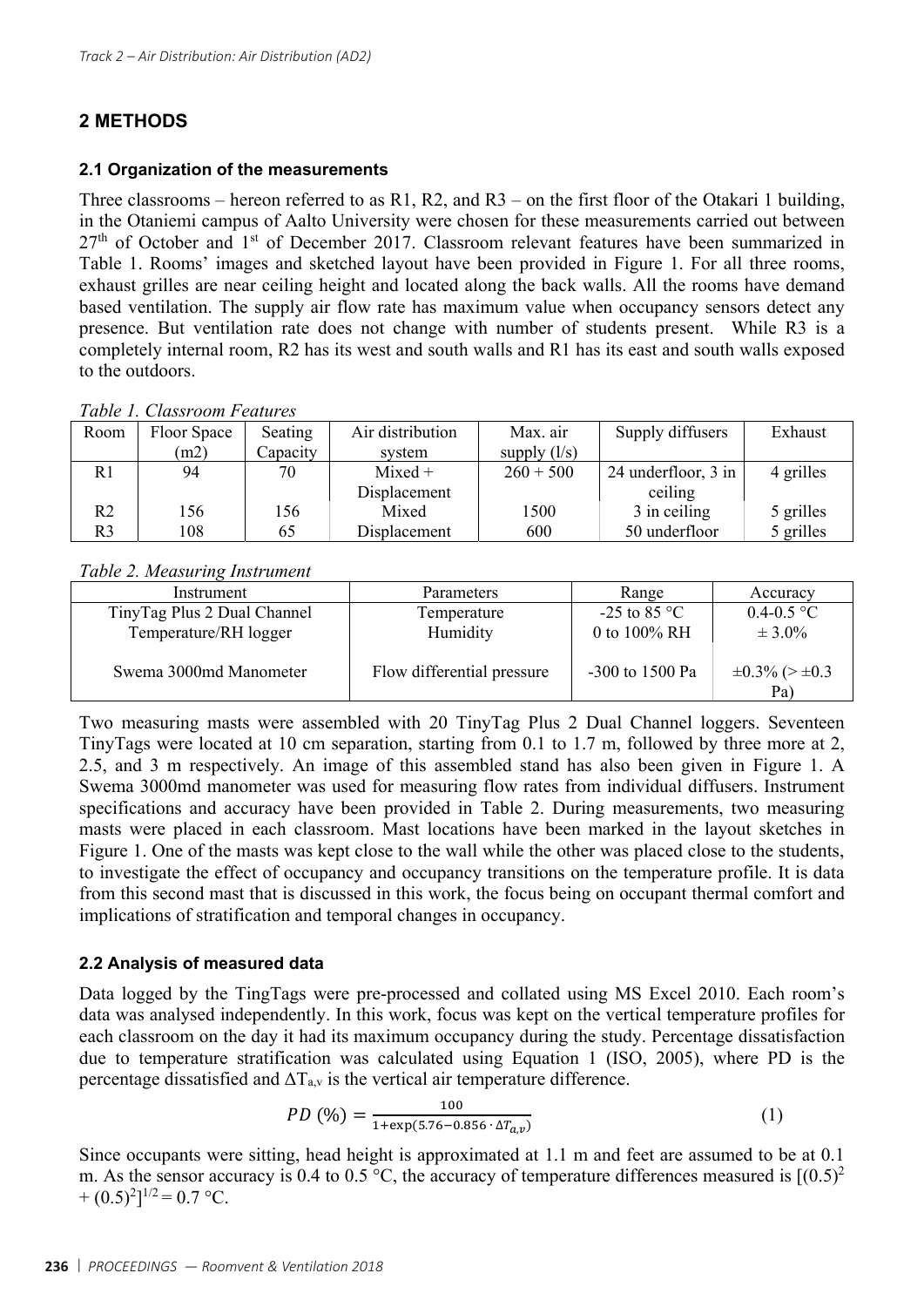

*Figure 1. Rooms studied: a) & d) R1; b) & e) R2; c) & f) R3. g) Mast h) close up of sensor arrangement. The stars in the room layout sketches represent where the masts were located during measurements. Results have been presented for the mast location highlighted with a red circle.* 

# **3 RESULTS AND DISCUSSIONS**

On the days for which we present the data, the occupancy was 54, 60, and 47 students in rooms R1, R2, and R3 respectively. This implies a near 70% occupancy in R1 and R3 but just 38% in R2.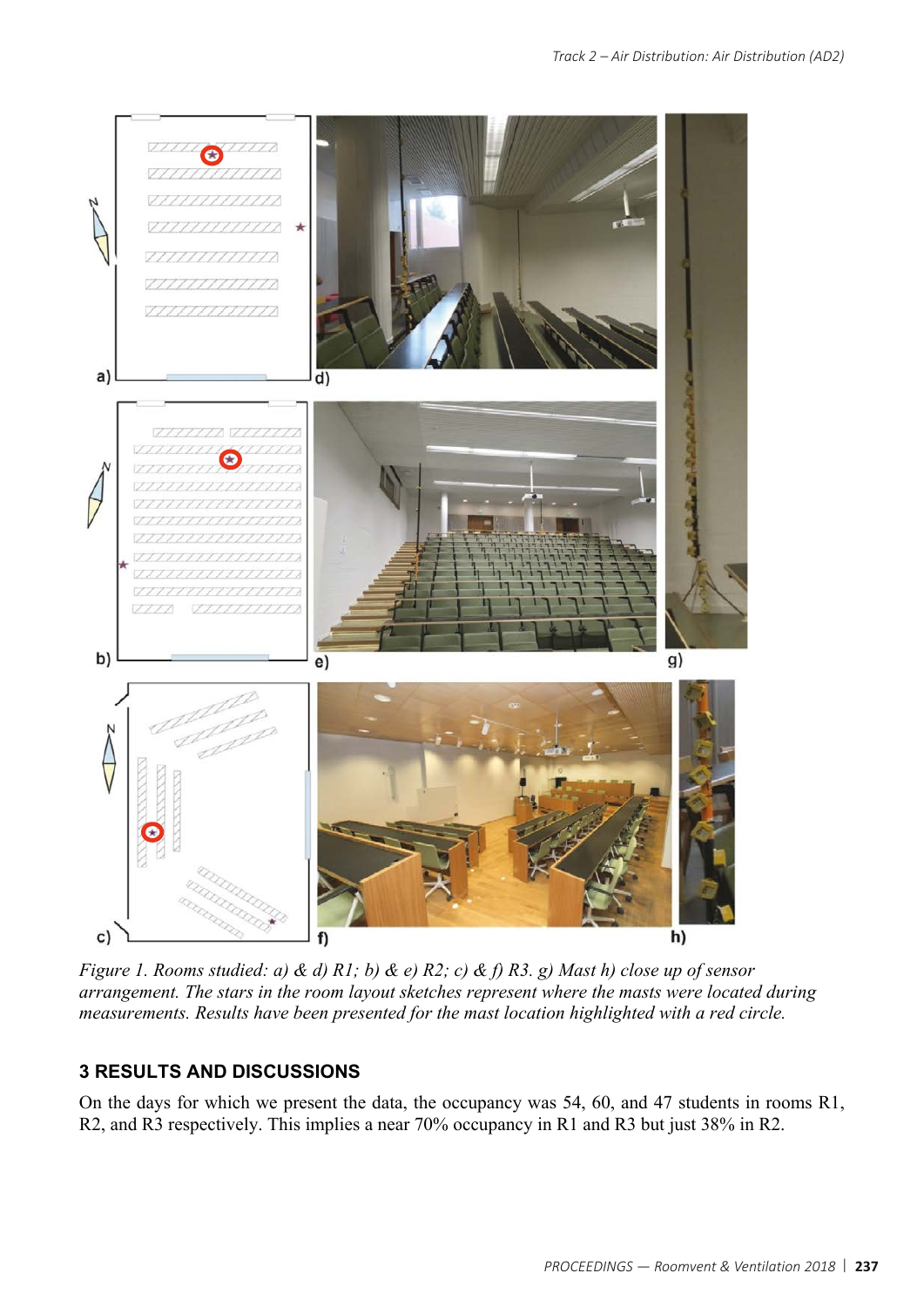#### **3.1 Temperature profiles in the rooms**

The temperature profile, for each of the room, has been presented in Figure 2. Even with the vertical temperature gradient around student sitting locations, temperature for all three rooms, in occupied zone, kept within the design range of 20 to 24.5 °C. Temporal variation of temperature, at the same height, was least for R2 (MV), followed by R1 (MV+DV) and was largest for R3 (DV). Thus, as expected, student influx and exit affected temperature profiles the most for DV and least for MV, with the MV-DV combination being in-between and closer to MV. In R2, even though 66% of the ventilation air came in at floor level, the temperature profiles were closer to that of the MV system. An explanation could be that occupancy was at only 38% of design value, leading to convection flows in the occupied zone being not strong enough.

The temperature ramps in R1 and R3 reached magnitudes of about 1.5 °C per hour at 1.1 m level. Such temperature variations, in classrooms, have not been known to be perceived or cause discomfort (Mishra et al., 2017). For R2, at the same height, temporal variations over an hour were within ranges of instrument accuracy, indicating good mixing in the room space. At any time-point, stratification, for MV, could reach as much as  $1 \text{ °C}$  (Figure 1 (b)), leading to PD of 0.7%, using Equation 1. For the MV-DV combination, stratification always kept within 0.5 °C (Figure 1 (a)), i.e., within the limits of instrument accuracy. For the DV room, stratification was the most conspicuous and by the end of the lecture, temperature difference between head and feet levels reached 3.4 °C (Figure 1 (c), 11:00), indicating a PD of 5.5%. Some points at below 0.5 m height in R3 could have temperature in the range of 19.5 to 20 °C, raising concerns of cold discomfort for lower body parts. Stratification increased as students come in and reached the maximum level at the end of lectures. As expected, the most conspicuous example of this evolution of vertical temperature profiles was the DV room. Once the lecture is over and students start exiting, the temperature profiles started moving back towards the ones prevalent in the unoccupied classroom.

The three air distribution systems presented distinct vertical temperature profiles. The MV-DV combination led to vertical temperature profiles closer to MV but temporal variations similar to the DV case. Stratification magnitude in DV could pose some risks of local discomfort due to vertical temperature gradients, especially towards the end of the lecture. The MV-DV system produces vertical temperature profiles with very little stratification. This may be attributed to air streams, at similar temperatures, being introduced from both the ceiling and floor.

The MV-DV is an interesting example since it may not be planned as part of initial construction but retrofits, requiring higher ventilation rates, may lead to this curious combination. More such systems would be encountered as existing building get retrofitted and ventilation requirements are revised. Performance of MV-DV system needs more extensive examination and further careful consideration of its control strategy – for example, what fraction of air needs to be introduced from ceiling diffusers, depending on occupancy. In addition to the temperature stratification, the other aspect of note was temporal variations in temperature and vertical temperature profiles. Temperatures were within winter comfort limits. But, if a conditioning system is maintaining temperatures closer to the upper thermal comfort limit, overheating may become an issue. This is an aspect typical to classrooms because of the transitional nature of occupancy and high occupant density. Keeping these occupancy related aspects in mind, we had focused measurement location close to student seating positions.

### **3.2 Study Limitations**

The classrooms were of different sizes and different actual occupancy, making an unbiased comparison of the air distribution systems difficult. The classrooms had a few other differences, including orientation and external walls and windows. However, each of the classrooms is quite large (90  $m<sup>2</sup>$  or larger) and held over 50 students during the measurements discussed. Keeping these differences in mind, discussions have been limited to temperature profile near student seating positions. The type of load has a significant effect on temperature gradients (Muller et al., 2013;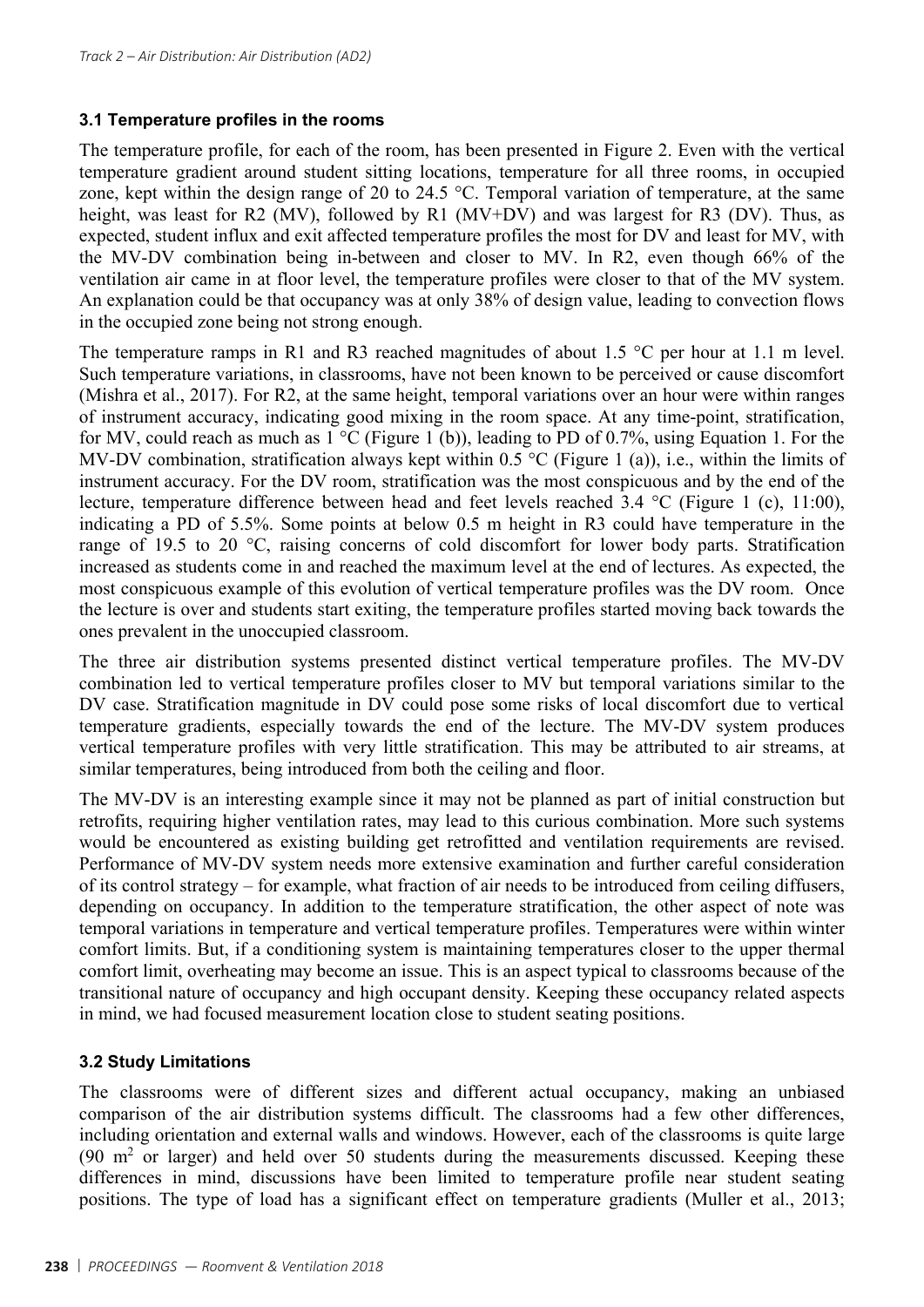Kosonen et al., 2017). In most cases, the major portion of thermal gradient occurs within the occupied zone, as does it in this case as well. However, additionally, there were also some significant gradients between 2 and 3 m. This may be attributed to the positioning of light fixtures.



*Figure 2.Vertical temperature profiles in the investigated rooms on the day when maximum occupancy was observed for each room. Vertical temperature profiles at different time points, from beginning to end of lecture, have been provided: a) R1; b) R2; c) R3*